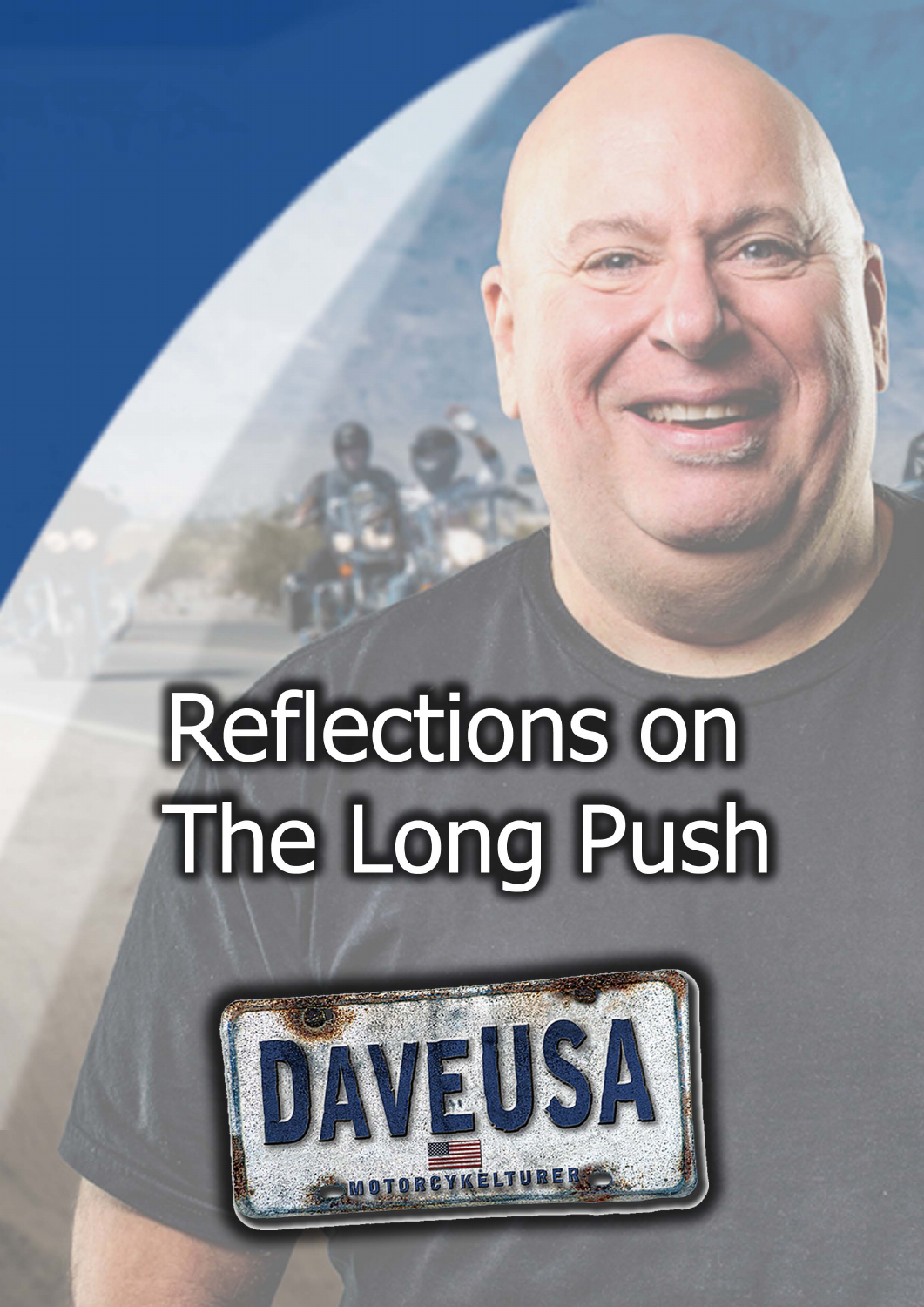## **Reflections on The Long Push**

Seeing as I've done a number of longer pushes here and there over the years I thought I'd share some of my unending wisdom with you. A note, if you will, for mental, emotional and physical well-being.

Initially, the romance of a long push is sweet. It's very easy to imagine the growl of the engine, the warm sun, the beautiful landscape flashing by, the cold beer,..the simple and careless FREEDOM! Believe me. The anticipation of it all is almost as good as the real thing. The trip itself is a GAS!!!

In reality, a long haul is at times very demanding on the mind, soul and body. I'll explain.

Riding someone else's Harley into The Great Unknown will drain energy from your body like a hot wind sucks moisture through your skin. It happens without you really knowing it. We'll drive through places we've never been, traffic situations we're not really used to etc. Risk of animalencounters are real. Enormous thunderstorms may appear, roads may be covered with rock, sand, dirt and pebbles. We may not see civilization for a long time. In these conditions a person has the tendency to become tense. Tension tires you like a work-out at the gym. You'll notice this every evening: "shit, why am I so beat and tired?" you'll ask yourself. Now you know why.

At times one can also feel a bit anxious, worried. "So far from home, such a big, empty landscape, what if there's gravel on the next curve? Are there deer in the woods? Look at those rain-clouds!" etc. No worries. We'll be driving at the speed-limit, calmly, and taking no stupid chances. I'll always know where we are. And, we're together.

When I was eighteen I could go to the gym every day and party hard every nite for days in a row. I'm not eighteen anymore. Neither are you. These days, if I party 2, 3 days in a row I feel like horse-shit both physically and mentally for days afterwards. The Road is a harsh mistress. Being tired and super hung-over on the road will weigh on you like a lead suit, compiling with every mile, relentless, and, believe me, no fun. Driving up to 350 Km a day, every day, leaves us little time for recovery. My bad-ass, biker party-mode recommendation is: moderation. We'll be pounding beer every nite,.but let's limit the shots of Tequila and perhaps go to bed at a "decent" hour. (I sound like my Mother) Blow-out parties can be pre-planned. Sleep-ins as well. You will thank me.

Long pushes can easily wear upon relationships faster than shit through a goose. I'm no psychologist, but the scope of The Long Haul messes with your head. Petty issues can become big Big BIG! At some point during our wonderful tour, there WILL be incidents and arguments, probably over little or nothing. When irritation, anger, mistrust, paranoia etc. wields it's ugly head, talk about it at the next stop. Many times the Road Captain, in this case ME, gets lots of shit. I'll prepare as well as I can for us, but there may be mistakes, wrong-turns or missed attractions etc. along the way. I'm not Superman, please work with me. It's normal. Don't worry, mahn,.be happy!

## A huge irritation-source is tempo, not just riding-tempo but groupmember tempo i.e, finding a flow, a timing within the group. We are

many. Normal mathematics, oddly, do not apply. For instance, take getting up in the morning, showering, dressing, packing your bike, having coffee, assing-up and driving off as a group for example? Simple? One would think that. Seeing as the group consists of many people, this activity, mathematically, should take 13 times longer than if performed by one person. WRONG. It can take 47,000 times longer! Whenever we move as a group: mornings (especially mornings!!!), gas